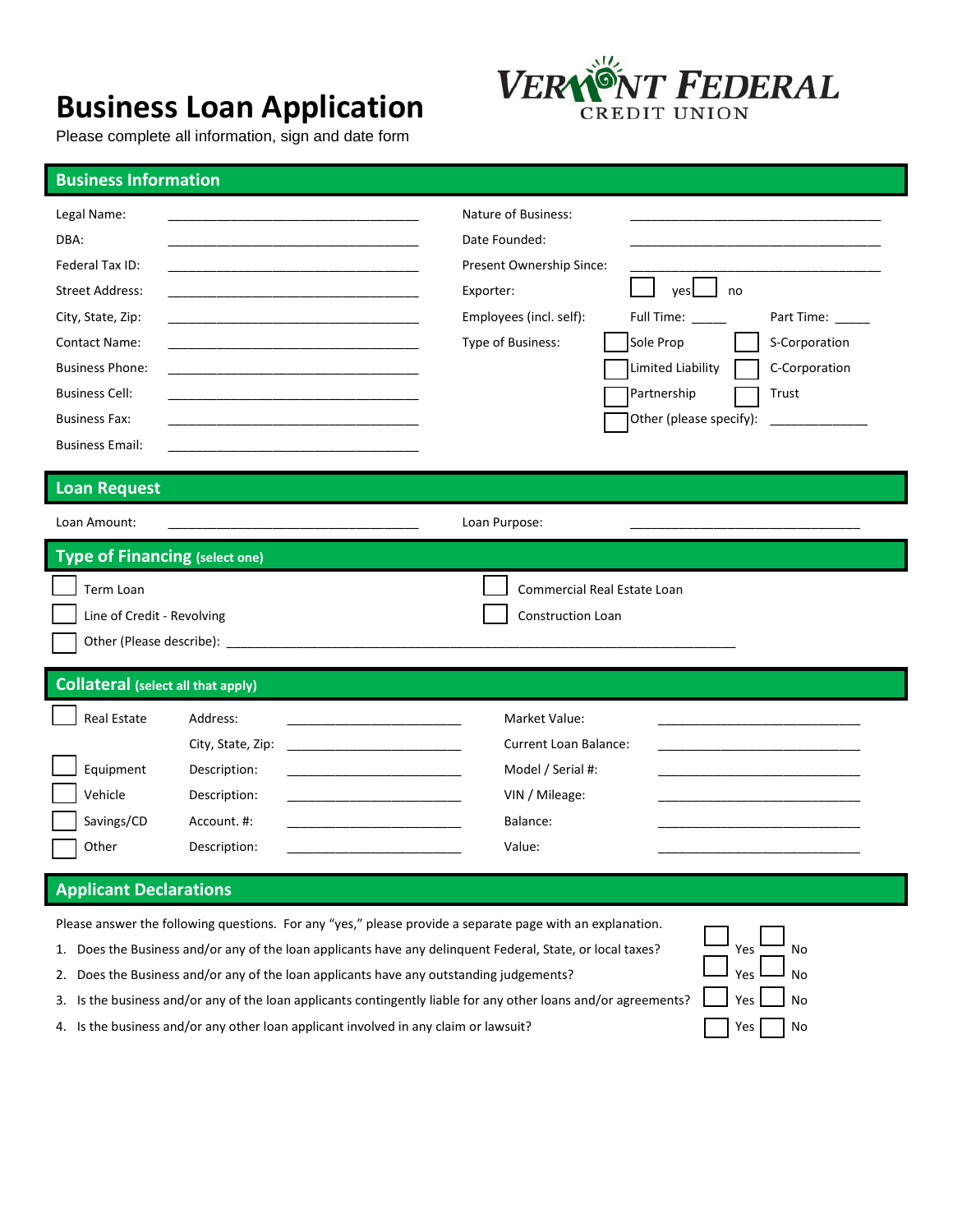**Principal Owners of the Business (100% of Business Ownership must be shown, attach a separate sheet if needed) \*\*\*Individuals owning 20% or more of the business will be required to personally guaranty the Loan(s)\*\*\***

| Name:<br>SSN:                                         | Home Address:<br>City, State, Zip:<br><b>Email Address:</b> |
|-------------------------------------------------------|-------------------------------------------------------------|
| Ownership %:<br>Title:                                | Phone Number:                                               |
| Driver's License Number:                              | Driver's License Exp. Date:                                 |
| US Citizen:<br>yes<br>no                              | Veteran:<br>yes<br>Ino                                      |
| Have you ever filed personal bankruptcy?<br>yes<br>no | If yes, date filed:                                         |
|                                                       |                                                             |
| Name:                                                 | Home Address:                                               |
| SSN:                                                  | City, State, Zip:                                           |
| Ownership %:                                          | <b>Email Address:</b>                                       |
| Title:                                                | Phone Number:                                               |
| Driver's License Number:                              | Driver's License Exp. Date:                                 |
| US Citizen:<br>yes  <br>no                            | Veteran:<br>yes<br>l no                                     |
| Have you ever filed personal bankruptcy?<br>yes<br>no | If yes, date filed:                                         |
| Name:                                                 | Home Address:                                               |
| SSN:                                                  | City, State, Zip:                                           |
| Ownership %:                                          | <b>Email Address:</b>                                       |
| Title:                                                | Phone Number:                                               |
| Driver's License Number:                              | Driver's License Exp. Date:                                 |
| US Citizen:<br>yes<br>no                              | Veteran:<br>yes<br>Ino                                      |
| Have you ever filed personal bankruptcy?<br>ves<br>no | If yes, date filed:                                         |
| <b>Additional Loan Applicants / Guarantors</b>        |                                                             |
| Name:                                                 | Home Address:                                               |
| SSN:                                                  | City, State, Zip:                                           |
| Ownership %:                                          | <b>Email Address:</b>                                       |
| Title:                                                | Phone Number:                                               |
|                                                       |                                                             |
| Driver's License Number:                              | Driver's License Exp. Date:                                 |
| US Citizen:<br>yes<br>no                              | Veteran:<br>yes<br>l no                                     |
| Have you ever filed personal bankruptcy?<br>yes<br>no | If yes, date filed:                                         |
| Name:                                                 | Home Address:                                               |
| SSN:                                                  | City, State, Zip:                                           |
| Ownership %:                                          | Email Address:                                              |
| Title:                                                | Phone Number:                                               |
| Driver's License Number:                              | Driver's License Exp. Date:                                 |
| US Citizen:<br>yes<br>no                              | Veteran:<br>yes<br>Ino                                      |
| Have you ever filed personal bankruptcy?<br>yes<br>no | If yes, date filed:                                         |